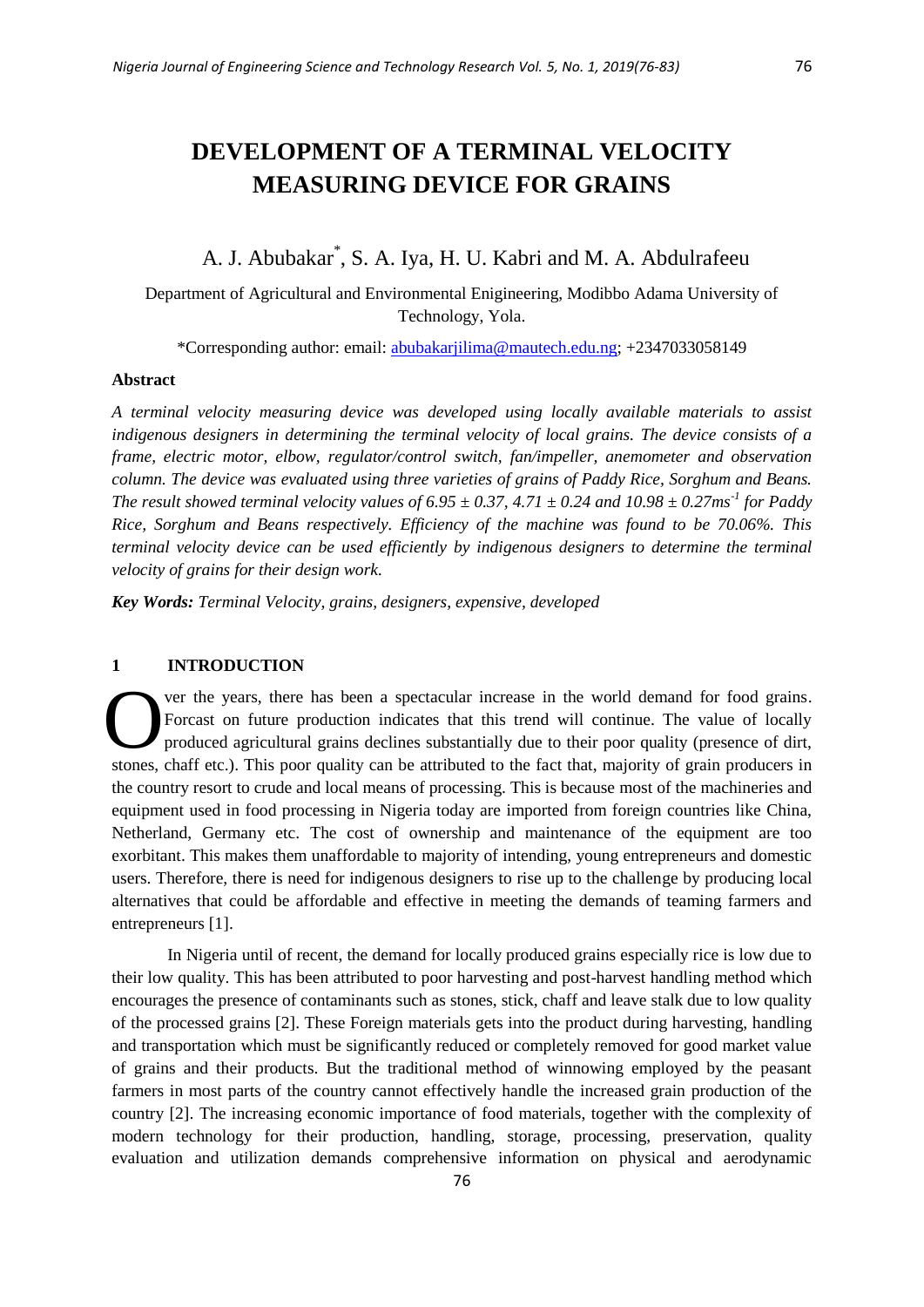properties of these materials [3]. The characteristics of these materials can strongly influence their movements in agricultural machines as well as in air. Aerodynamic properties are the most important for the description of grain movement in air. The knowledge of the aerodynamic characteristics of grains (floating velocity, terminal velocity, aerodynamic resistance coefficient) is essential for agricultural machine designers and operators [4].

Undesirable materials such as light grains, weed seeds, chaff, plant leaves and stalks can be removed using air flow. Grains, fruits and vegetables can be mechanically harvested or processed with air stream. Air can also be used for conveying of agricultural materials [5 and 6]. Proper air speed to be used in handling agricultural materials can be determined from the study of aerodynamic properties of agricultural materials. These properties are terminal velocity and drag coefficient [7]. Terminal velocity is said to be the steady air velocity value at which an object or a material is suspended in vertical air stream. In other words, it is the maximum or terminal speed which is attained in free fall before air resistance will keep it from falling faster [8]. It can be determined by using different methods. These methods are free-fall, vertical air tunnel, applied vertical air column and elutriator method [9 and 10]. For mechanization of agriculture in Nigeria to succeed, it must be based on indigenous design, development and manufacture of most of the needed machinery and equipment to ensure their suitability to the crops as well as to the farmers technical and financial capabilities [11, 12 and 13].

#### **2 MATERIALS AND METHODS**

## *2.1 Design Consideration*

In order to choose materials for the construction of the terminal velocity measuring device, the following were considered: availability of the materials, durability, strength, versatility, ease of operation, portability, ease of maintenance, efficiency, cost and techno-economic status of the end users were all considered.

# *2.2 Design of the machine components*

#### *Design of the impeller*

The impeller is the most important part of the blower because of the fact that its performance inadvertently determines the blower's performance. For the impeller design, the following parameters were considered based on the recommendations of [14]. The linear speed at the inlet is obtained using equation 1.

$$
U_1 = r_1 \times \omega = \frac{2\pi N r_1}{60} \tag{1}
$$

where;  $r_1$  - Radius of impeller at inlet, m,  $\omega$  - Angular velocity of the impeller, rev/sec, N – Speed of the impeller, rpm.

While that of outlet is obtained using equation 2.

$$
U_2 = r_2 \times \omega = \frac{2\pi N r_1}{60} \tag{2}
$$

where;  $U_2$ - Vane velocity at outlet, m/s,  $\omega$  - Angular velocity of the impeller, rev/sec,  $N$  – Speed of the impeller, rpm,  $r_2$  - Radius of impeller at outlet, m.

The expected flow rate is obtained using equation 3.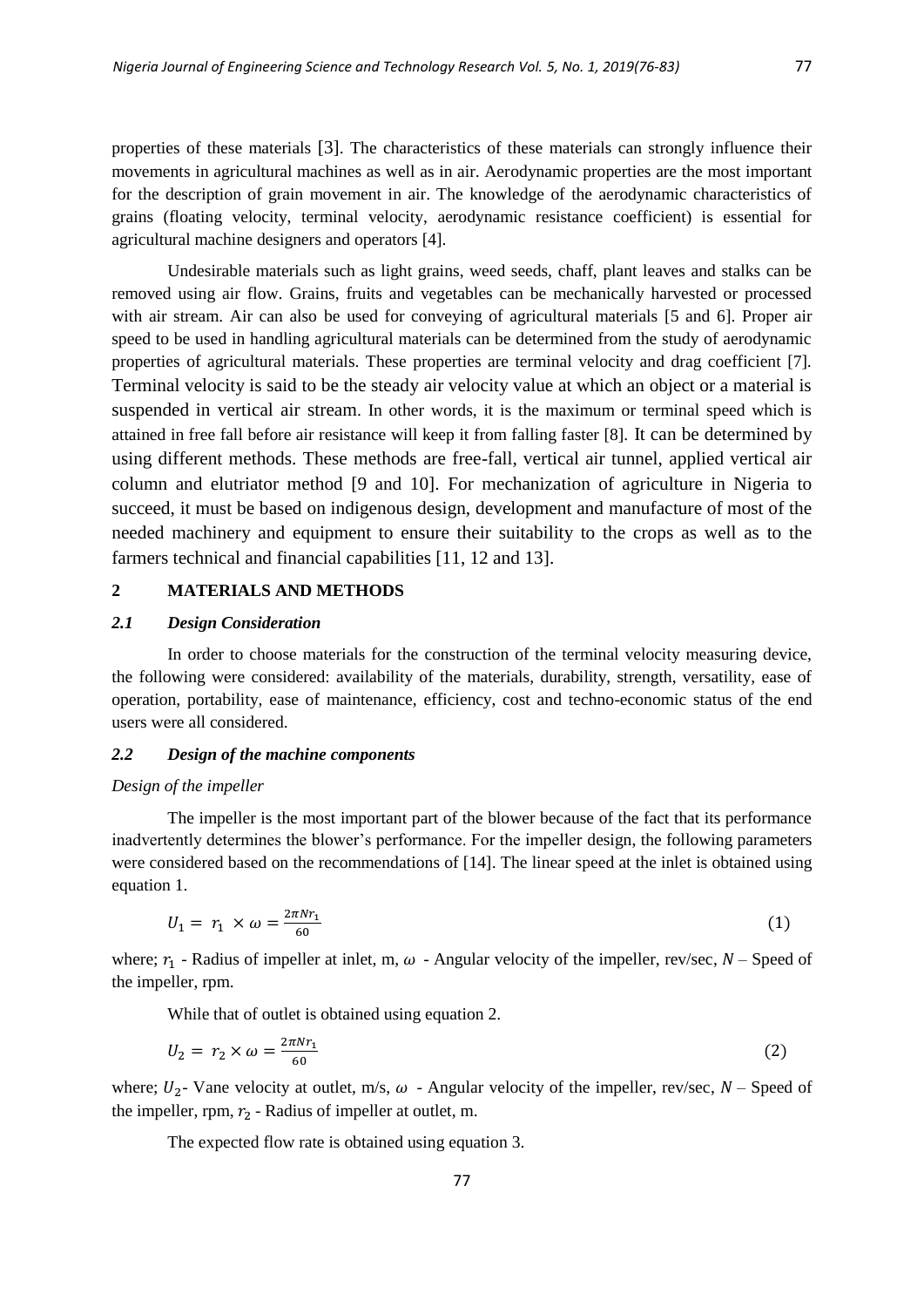$$
Q = 2\pi r_1 b_1 v_1 \tag{3}
$$

where;  $V_1$ - Absolute velocity of jet, m/s, which is given as  $V_1 = v_{f1} = U_1 \tan \theta$   $r_1$  - Radius of impeller at inlet, m,  $b_1$  - Vane width at inlet, m,  $v_1$  - Velocity of impeller, m/s.

## *2.3 Design of Impeller Fan Blade Profile*

Blade Profile is made by tangent arc method as recommended by [15]. The blade profile was determined from the following relation:

$$
R_b = \frac{r_2^2 - r_1^2}{2[r_1 \cos \beta_1 - r_2 \cos \beta_2]}
$$
 (4)

Where:  $R_b$  = Blade profile radius, mm,  $r_1$  and  $r_2$  = internal and outer radius, mm,  $\beta_1$  and  $\beta_2$  = blade angles, degree, From the relationship above,  $\beta_2 = 0$   $r_1 = 0.01063$  and  $r_2 = 0.055$ ,  $R_b =$  $0.0512m = 51.22mm$ .

#### *2.4 Shaft Power Required to Run the Fan*

According to [15], the ideal shaft power required to run the fan can be calculated using equation 5.

$$
S_p = \frac{(4p + dp_{suc} + dp_{imp} + dp_{vc}) + Q + Q_L}{\eta_{total}} + \text{ power loss due to disk friction}
$$
 (5)

Where:  $S_p$  = Shaft Power, kw,  $\Delta p$  = Pressure Head, Pa,  $dp_{succ}$  = Pressure loss in suction, Pa,  $dp_{imp}$  = Pressure loss in impeller, Pa,  $dp_{\nu c}$  = Pressure loss in impeller housing, Pa,  $Q = Air flow$  discharge, ms<sup>-3</sup>,  $Q_L$  = Pressure loss in suction, Pa.

#### *2.5 Description of the Machine*

The orthographic, isometric and exploded views of the terminal velocity measuring device is shown in Figures 1, 2 and 3 respectively. The terminal velocity measuring device as shown in figure 2 consists of frame 5 made from 25mm by 25mm by 2mm thick mild steel angle iron which provides support to all other components of the machine, electric motor casing 9 constructed from 2 mm thickness mild steel sheet which houses the electric motor, elbow 4 constructed from 2mm thick mild steel sheet material is an L-shaped structure which connects the fan casing to the observation chamber, it transfers the air volumes from the fan 8 to the observation chamber 2, regulator/control switch 6 is used to control the speed of the fan, fan/impeller casing 10 constructed from 2mm thick mid steel sheet material houses the fan and the impeller, anemometer holder 1 constructed from 2.5 mm X 2.5 mm angle iron houses the impeller, anemometer not visible which is used to measure the speed of the air, impeller 8 which is housed by an impeller casing constructed from 1.5mm thickness mild steel sheet that is connected to a 1hp electric motor 7 having an angular speed of 1,200rpm which runs it, the impeller sucks in air and delivers it to the elbow, an observation column 2 constructed from 2mm thick clear transparent glass panes joined together in a rectangular prism form using adhesive materials, the observation chamber 2 is used to study the motion of the seeds in the stream of air coming in from the blower fan 8 and perforated wire mesh 3 which holds the seed grains at the base of the observation column, it prevent the seed grains from falling into the device.

#### *2.6 Mode of Operation of the Terminal Velocity Device*

The major aim of the laboratory grain terminal velocity device is to determine the terminal velocity of seed grains which is of utmost importance in the design and construction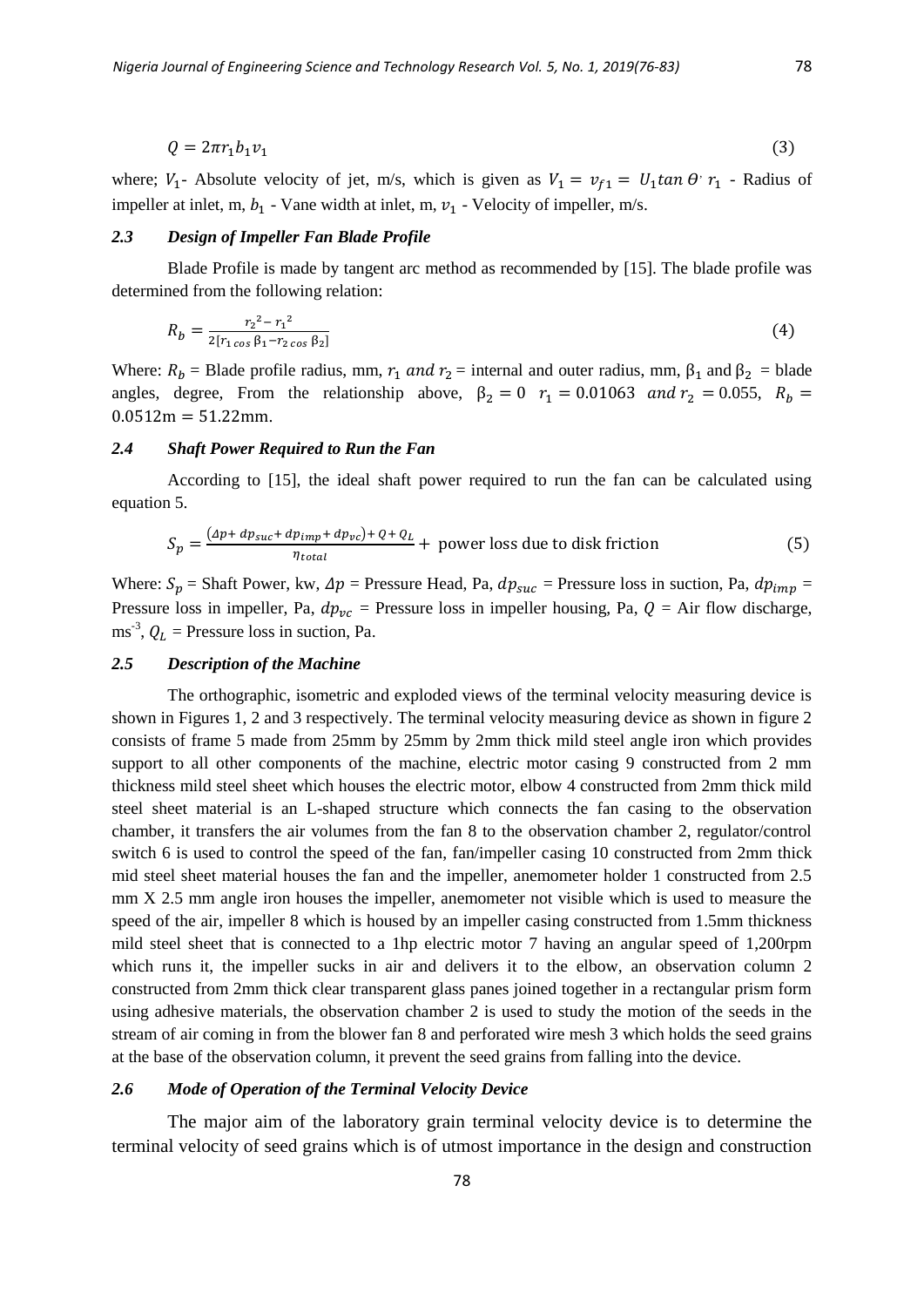of processing equipment's. The device uses an electric motor which rotates the fan attached to it in the impeller casing. With the movement of the impeller, air of unmeasured velocity is transferred through the elbow to the observation column. The rate of air flow from the blower is controlled by control switch connected to the blower and the movement of the air rushing into the observation column is guided with the use of a straightener. The seed whose terminal velocity is to be determined is placed in the observation section of the device. Air velocity is then increased gradually until the particle becomes suspended. At a point above the suspension point a digital anemometer is attach to measure the speed of the air. The anemometer measures to resolution of 0.1 m/s.



Fgure 1. Orthographic view of the terminal velocity measuring device



Figure 3.3 Isometric Projection of the Terminal Velocity Device

Figure 2. Isometric View of the terminal velocity measuring device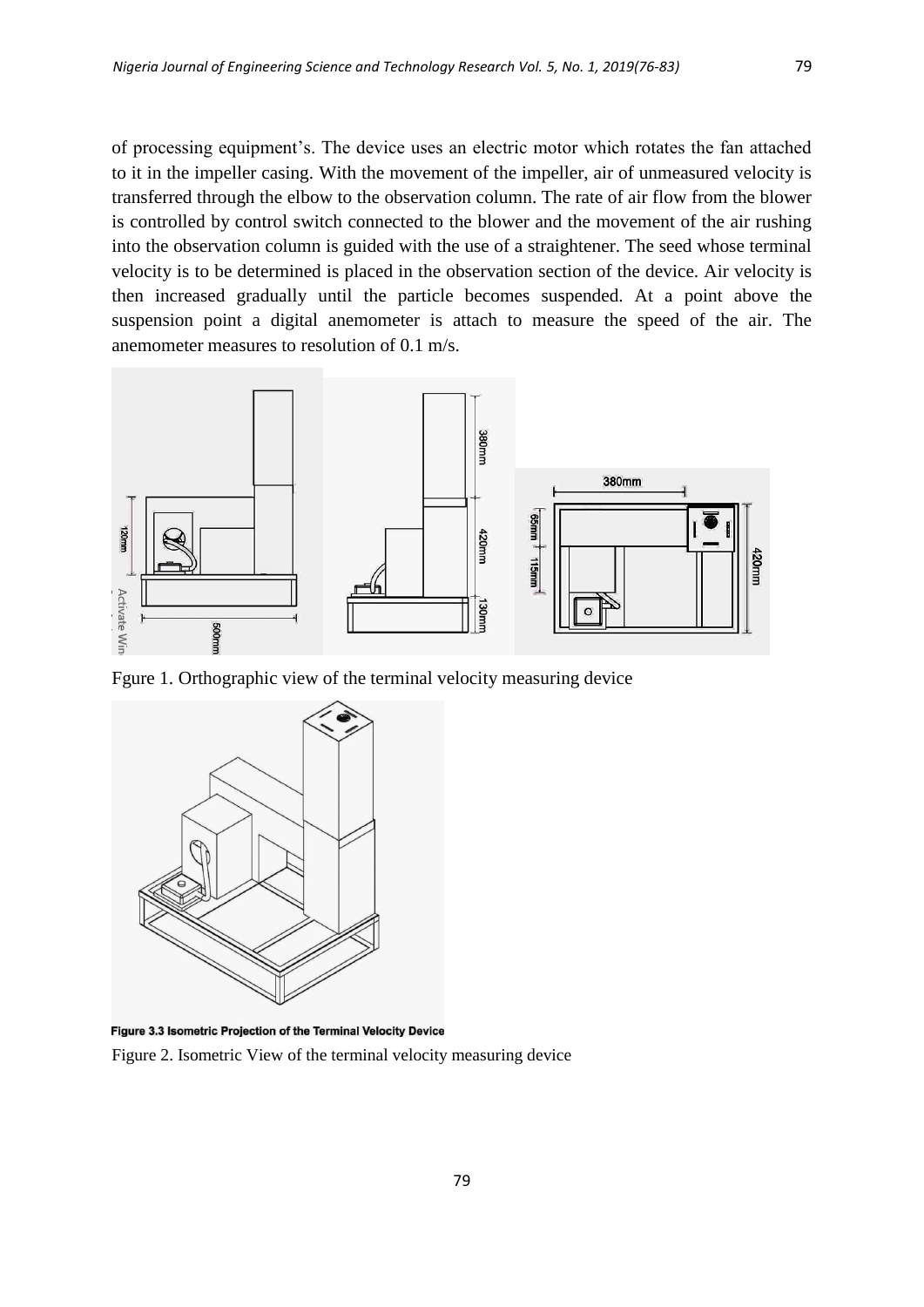

Figure 3. Exploded View of the terminal velocity measuring device

#### *2.7 Performance Evaluation of the Terminal Velocity*

The performance evaluation of the constructed laboratory terminal velocity device was carried out based on the recommendations of Vibhakar (2012) where the following equations 6, 7 and 8 were used to obtain the efficiency of a blower consisting of an electric motor and an impeller.

a) Hydraulic efficiency.

$$
\eta_{hy} = \frac{\Delta p}{\Delta p + dp_{suc} + dp_{imp} + dp_{vc}}\tag{6}
$$

Where:  $\eta_{hv}$  = hydraulic efficiency, %,  $\Delta p$  = Pressure Head, Pa,  $dp_{suc}$  = Pressure loss in suction, Pa,  $dp_{imp}$  = Pressure loss in impeller, Pa,  $dp_{vc}$  = Pressure loss in impeller housing, Pa.

b) Volumetric efficiency

$$
\eta_{vol} = \frac{Q}{Q + Q_L} \tag{7}
$$

Where:  $Q = Air flow discharge, ms^{-3}$ ,  $Q_L = Pressure loss in such a.$  Pressure loss in suction, Pa.

c) Total Efficiency

$$
\eta_{total} = \eta_{hy} \times \eta_{vol} \tag{8}
$$

Where:  $\eta_{hv}$  = hydraulic efficiency, %,  $\eta_{vol}$  = Volumetric efficiency, %,  $\eta_{total}$  = Total efficiency, %.

## **3 RESULTS AND DISCUSSION**

The machine was used to determine the terminal velocity of Paddy Rice, Sorghum and Beans, the result is presented in Table 1. The terminal velocity for paddy rice ranged between 5.88 to 6.34  $\text{ms}^{-1}$  with the mean value as 6.05  $\pm$  0.37. While that of sorghum and beans ranged between 4.30 to 5.02ms<sup>-1</sup> and 10.58 to 11.31 ms<sup>-1</sup> with mean values of 4.71  $\pm$  0.24 and 10.98  $\pm$  0.27 respectively. In comparison to theoretical and previously reported terminal velocity values obtained through other methods, [16] reported to have obtained terminal velocity values of 11.4 ms<sup>-1</sup> and 11.80 ms<sup>-1</sup> for the two varieties of local Turkish beans he tested, [17] found the terminal velocity of paddy to be between 5.5 to 5.7 ms<sup>-1</sup> while [18] reported the terminal velocity of rice to be between 4.25 to 5.01 ms<sup>-1</sup>. [19] Also reported a terminal velocity of  $4.5 \text{ ms}^{-1}$  for tender sorghum. The terminal velocity values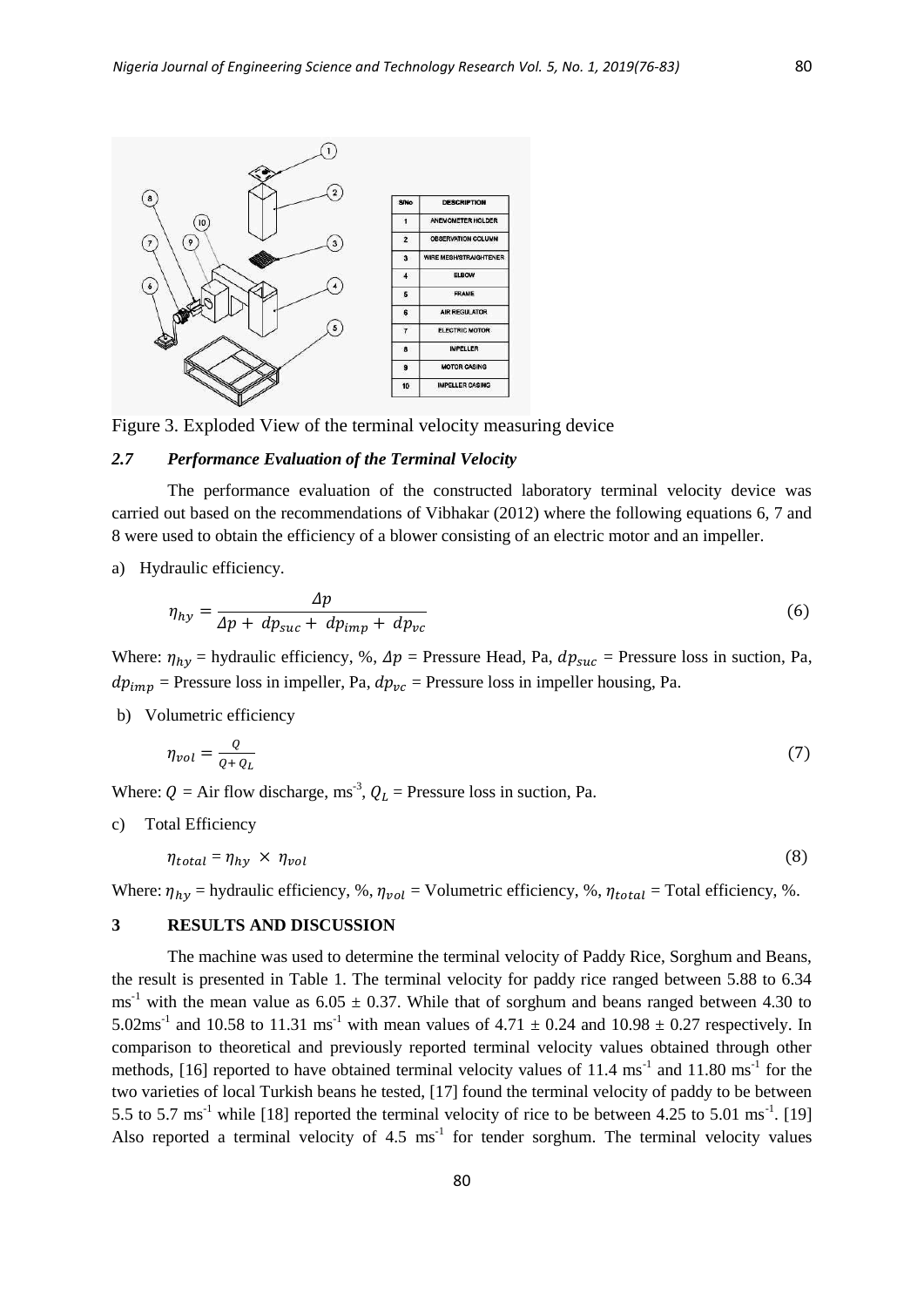obtained in this work were slightly different to those reported by other researchers. The reason for this could be due to the difference in types, varieties or moisture content of the grains used.

| Seed Type  | Minimum Value of<br>terminal velocity<br>$(ms^{-1})$ | Maximum Value of<br>terminal Velocity<br>$(ms^{-1})$ | Mean Value of<br>terminal velocity<br>$(ms^{-1})$ | Standard<br>Deviation<br>$(ms^{-1})$ |
|------------|------------------------------------------------------|------------------------------------------------------|---------------------------------------------------|--------------------------------------|
| Paddy Rice | 5.88                                                 | 6.34                                                 | 6.05                                              | 0.37                                 |
| Sorghum    | 4.30                                                 | 5.02                                                 | 4.71                                              | 0.24                                 |
| Beans      | 10.58                                                | 11.31                                                | 10.98                                             | 0.27                                 |

Table 1. Result of terminal velocity values obtained using the constructed device.

The performance of the device was obtained using equations 6 through 8 and the results obtained are presented on Table 2. An efficiency of 70% was obtained for the device which is satisfactory

Table 2. Performance Evaluation Result of terminal velocity measuring device

| Parameter               | Symbol                                       | Value $(\%)$ |
|-------------------------|----------------------------------------------|--------------|
| Hydraulic efficiency    | $\eta_{hv}$                                  | 78.65        |
| Volumetric efficiency   | $\eta_{vol}$                                 | 89.09        |
| <b>Total Efficiency</b> | $\eta_{total} = \eta_{hy} \times \eta_{vol}$ | 70.06        |

## **4 CONCLUSION**

A terminal velocity measuring device was designed, constructed and tested. The device was used to determine the terminal velocities of Paddy Rice, Sorghum and Beans, whose average values were found to be 6.95  $\pm$  0.37, 4.71  $\pm$  0.24 and 10.98  $\pm$  0.27 respectively, these values are close to those obtained using other methods and devices. The total efficiency of the machine was 70.06%. It was however recommended that machine be redesign for other grains with higher physical dimension. It was observed during testing that this machine had difficulties in giving stable terminal velocity values for beans due to its high physical dimensional properties.

# **REFERENCES**

- 1. Manabete S. S and Umar, B. (2014). "Indigenous Technology for Sustainable Development in West Africa", Journal of Education and Practice, vol. 5, no. 37.
- 2. Okunola, A. A. and Isaac Bambgoye, A. (2011). Performance evaluation of a rice cleaning and grading machine, Proceedings of the 6th CIGR Section VI International symposium France 2011.
- 3. Tabatabaeefar, A., Rajabipour, A., and M. Farahan, (2006). Effect of moisture on terminal velocity of wheat varieties. International J. Agricultural Engineering. TV data of lentil., vol. 8, pp: 10-13.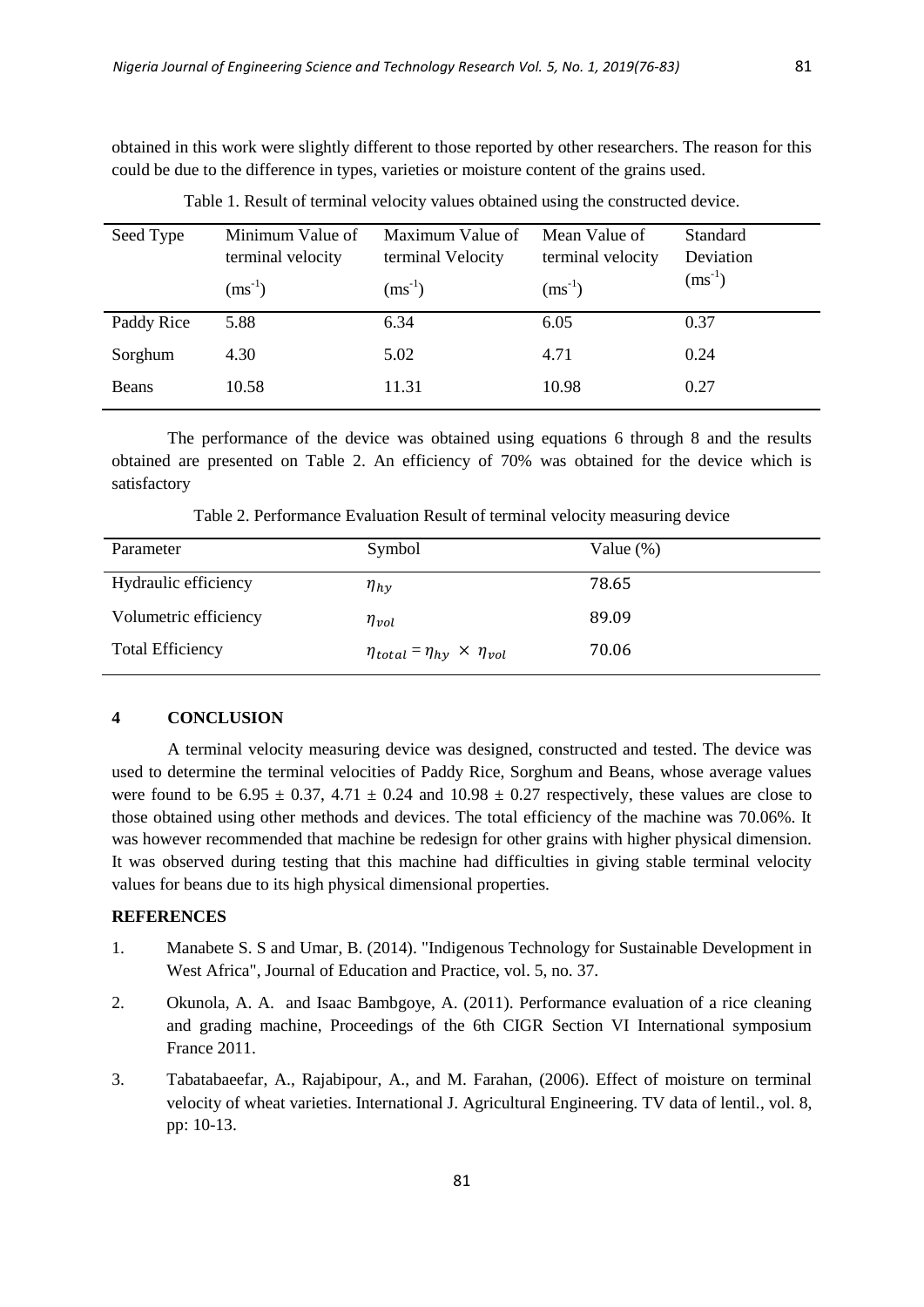- 4. Polyak, N. I. and Csizmazia, Z. (2010). Measuring the Terminal Velocity of Particles with an Elutriator Using Image Analysis. Image Analysis in Agriculture (CIGR Workshop), Budapest, pp: 50-56. ISBN 978-963-503-417-8.
- 5. Khodabakhshian, R., Emadi, B. and Abbaspour Fard, M. H. (2009). Aerodynamic Properties of Sunflower Seed, Kernel and its Hull Affected By Moisture Content and Size, Azargol Variety as a Case Study. International Agricultural Engineering Conference, Bangkok, Thailand.
- 6. Kaleemullah S and Gunasekar J., J. (2002). Moisture-dependent physical properties of arecanut kernels. Biosystems Engineering, vol.  $82(3)$ : pp:  $331-338$ .
- 7. Khoshtaghaza, M. and Mehdizadeh, R. (2006). Aerodynamic Properties of Wheat Kernel and Straw Materials. Agricultural Engineering International: the CIGR E journal. Manuscript FP 05 007. Vol. VIII. March, 2006.
- 8. Tiwari, S. N., (1962). Aerodynamic behavior of dry edible beans and associated materials in pneumatic separation. MS. Thesis, Agricultural Engineering, University of Maine, Orono, Maine.
- 9. Mohsenin, N. N. (1980). Physical properties of plant and animal materials, Gordon and Breach, Science Publisher. pp: 495-513.
- 10. Grift, T.E., Walker J.T. and Hofstee J.W., (1997). Aerodynamic properties of individual fertilizer particles. Trans. ASAE, vol. 40(1), pp: 13-20.
- 11. Jekayinfa, S.O., Olafimihan, E.O., and Odewole, G.A. (2003). Evaluation of pedal operated cassava grater. LAUTECH Journal of Engineering and Technology, vol 1(1), pp: 82-86.
- 12. Adejuyigbe, S. B and Bolaji, B.O. (2005). Design, fabrication and performance evaluation of bean dehuller. Journal of Science and Technology, KNUST, Kumasi, Ghana, Vol 25 (1), pp: 125-132.
- 13. Bolaji, B. O., Adejuyigbe, S. B., Ayodeji, S. P. (2008). Performance evaluation of a locally developed cassava chipping machine. South African Journal of Industrial Engineering, Vol 19 (1), pp: 169-178.
- 14. Adekunle, T.O., Olawale O.O., Dalyop I. and Abimbola S.I. (2008). The Design of a Closed-Type-Impeller Blower for a 500kg Capacity Rotary Furnace; AU Journal of Technology; vol 12(1), pp: 50-56.
- 15. Oyelami, A. T.; and Adejuyigbe, S. B. (2006). The design of a radiation-recuperative heat exchanger for a 200kg capacity rotary furnace. AU J.T. Vol 10(2) pp: 101-8.
- 16. Ozturk I., Mazhar K. , Cihat Y. and Sezai E. (2009) Physico‐mechanical seed properties of the common Turkish bean (Phaseolus vulgaris) cultivars'Hinis' and 'Ispir', New Zealand Journal of Crop and Horticultural Science, vol 37(1), pp: 41-50,
- 17. Rajabipour A., Tabatabaeefar A., and Farahani M., 2004. Moisture-dependent terminal velocity of wheat and rice. ASAE Annual Int. Meeting/CSAE of Agric. Eng. ASAE Paper No. 040117. August 1-4, Ontario, Canada.